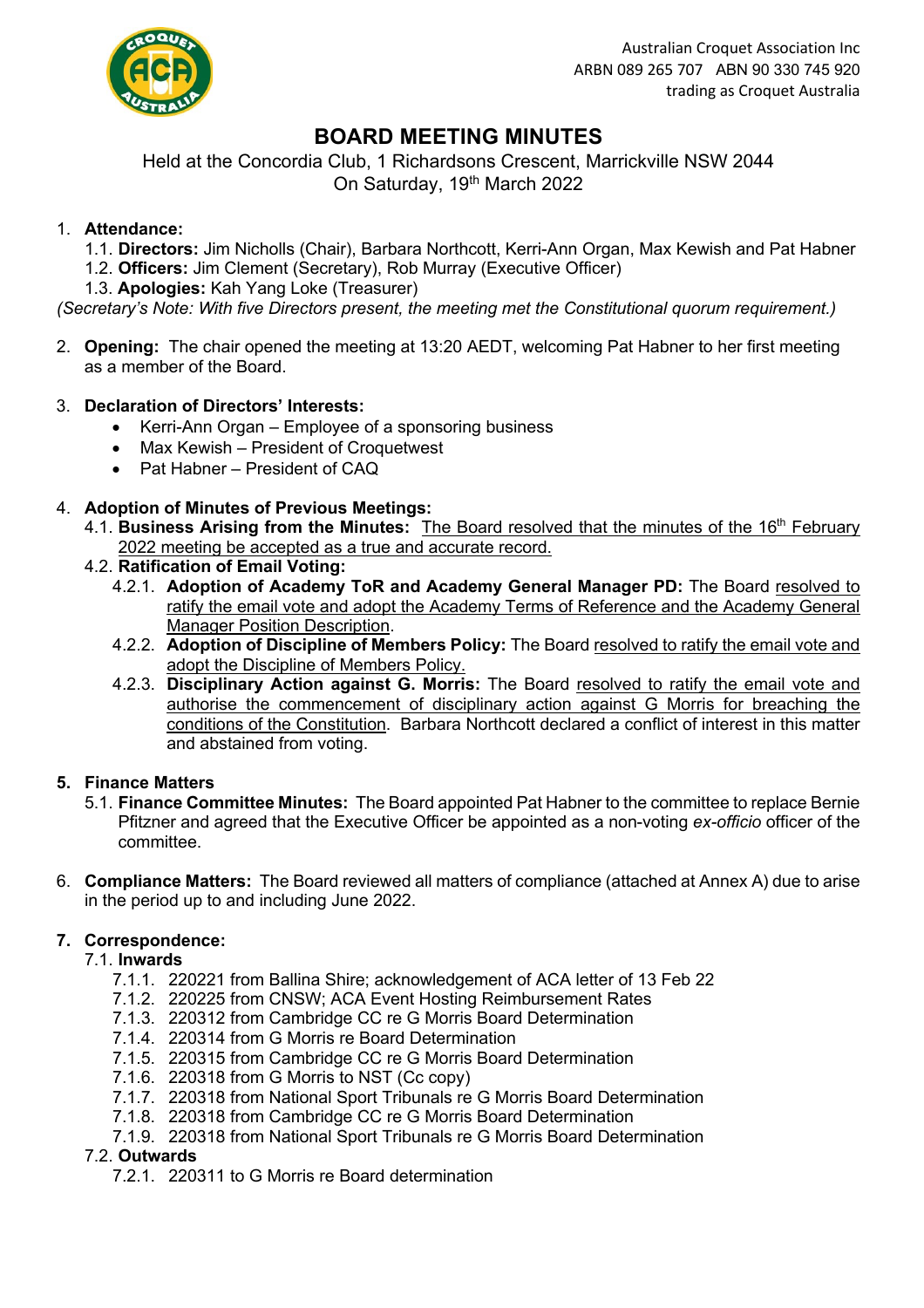# 8. **For Decision:**

# 8.1. **Governance:**

- 8.1.1. **Board Appointment – Deputy Chair:** Max Kewish was appointed as the Deputy Chair
- 8.1.2. **Board Composition:** Board resolved to issue request for EoIs specifying areas in which the Board is lacking.
- 8.1.3. **Board Committees:** The Board resolved that Pat Habner replace Bernie Pfitzner on the Finance Committee and that the Budget Sub-committee remains unchanged.
- 8.1.4. **Board Calendar:** Board members agreed to continue to meet at 6 pm (Australian Eastern time) on the 3<sup>rd</sup> Wednesday of each month
- 8.1.5. **Director ID:** Two Directors advised that they were having difficulties in obtaining a Director ID Number but would seek assistance.

## 8.2. **Management:**

- 8.2.1. **Appointed Officers & Committees:** The Board resolved to appoint all nominees; Sec to resend EoI, seeking nominations to fill vacancies.
- 8.2.2. **Directors' Liaison Roles:** The Board agreed the Director's liaison roles with appointed officers & committees.
- 8.2.3. **ACA V Morris:** The Board read the correspondence from G Morris, the Cambridge Croquet Club and the National Sport Tribunal and resolved to accept the NST offer to form the Appeals Tribunal and hear Mr Morris' appeal. **Action: Sec Action: Sec**

# **9. For Discussion:**

## 9.1. **Governance**

9.1.1. **National Sports Tribunal Dispute Resolution Policy Adoption Program:** The Board resolved to accept the NST Dispute Resolution Policy Asoption Program in principle and charge the Secretary to develop policies from the guidelines and present to the Board for approval and adoption. **Action: Sec**

## 9.2. **Management**

9.2.1. **Coaching RPL:** After discussion, it was agreed that the Chair meets with NCC & ANCC to resolve this matter.

## 9.3. **WCF**

9.3.1. **Topic 108 AC Regeneration:** The Board agreed to seek a suitable person to appoint to the WCF Working Group.

*(Secretarial Note: Pat Habner left the meeting at 15:17 AEDT and the meeting became non-quorate. The information below was for the information of Directors only and did not require discussion. The meeting was closed at this point.)*

### **10. For information:**

## 10.1. **Reports**

- 10.1.1. **Secretary's Report:** attached at Annex B
- 10.1.2. **EO's Report:** attached at Annex C

## 10.2. **Committee Minutes Received:**

Finance Committee 22 Feb 22 Minutes

## 10.3. **Events:**

10.3.1. **2024 GC Gold Medal, Men's & Women's, ISS:** Sunshine Coast [Croquet] Council [Qld] PowerPoint presentation was received.

## 10.4. **WCF:**

- 10.4.1. **Topic 103 Admin & Sports Regulations:** The WCF S-G advised, on 23rd Feb, that both the amended Admin and Sports Regulations were approved by the WCF Council and are now available from the WCF website.
- 10.4.2. **Topic 107 GC Rules 6th Edition:** The WCF S-G advised, on 7th March, that the WCF Council had approved the GC Rules  $6<sup>th</sup>$  Edition (available from the WCF website) by 50 votes for, 0 against, 10 abstentions.
- 10.4.3. **Topic 108Global Working Group on AC Regeneration:** WCF aims to establish a WG for AC Regeneration. Australia invited to name a member, by 20 April 2022.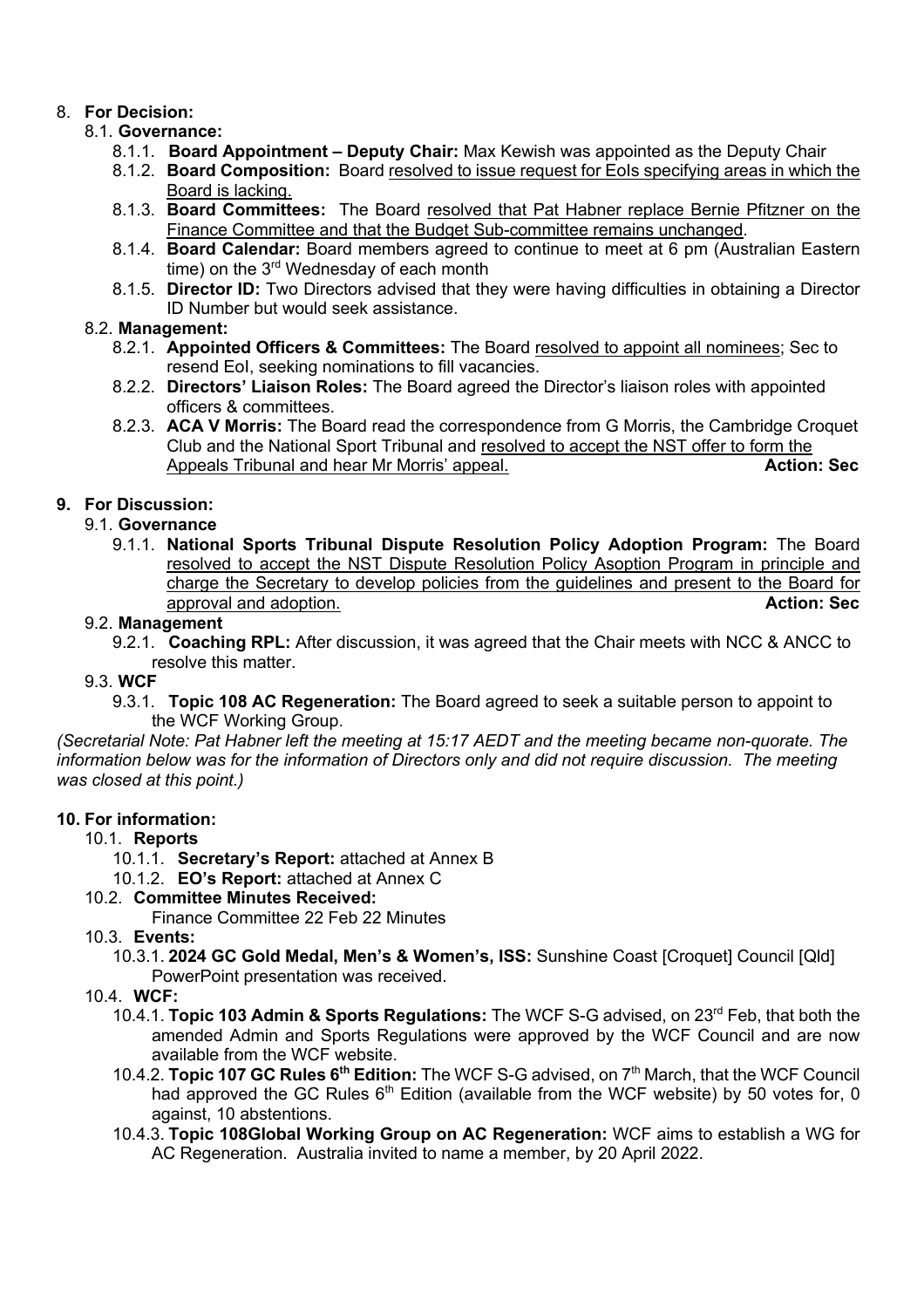- 11. Next Meetings: 20<sup>th</sup> April 2022 at 6 pm AEST via Zoom 18<sup>th</sup> May 2022 at 6 pm AEST via Zoom 19th & 20th June 2022 at 9 am AEST in Canberra, location TBA
- 12. **Close:** The meeting closed at 15:17 AEDT, when it became non-quorate.

- Attachments: Annex A Compliance Matters March to June 2022<br>Annex B Secretary's Report
	- Annex B Secretary's Report<br>Annex C Executive Officers F
	- **Executive Officers Report**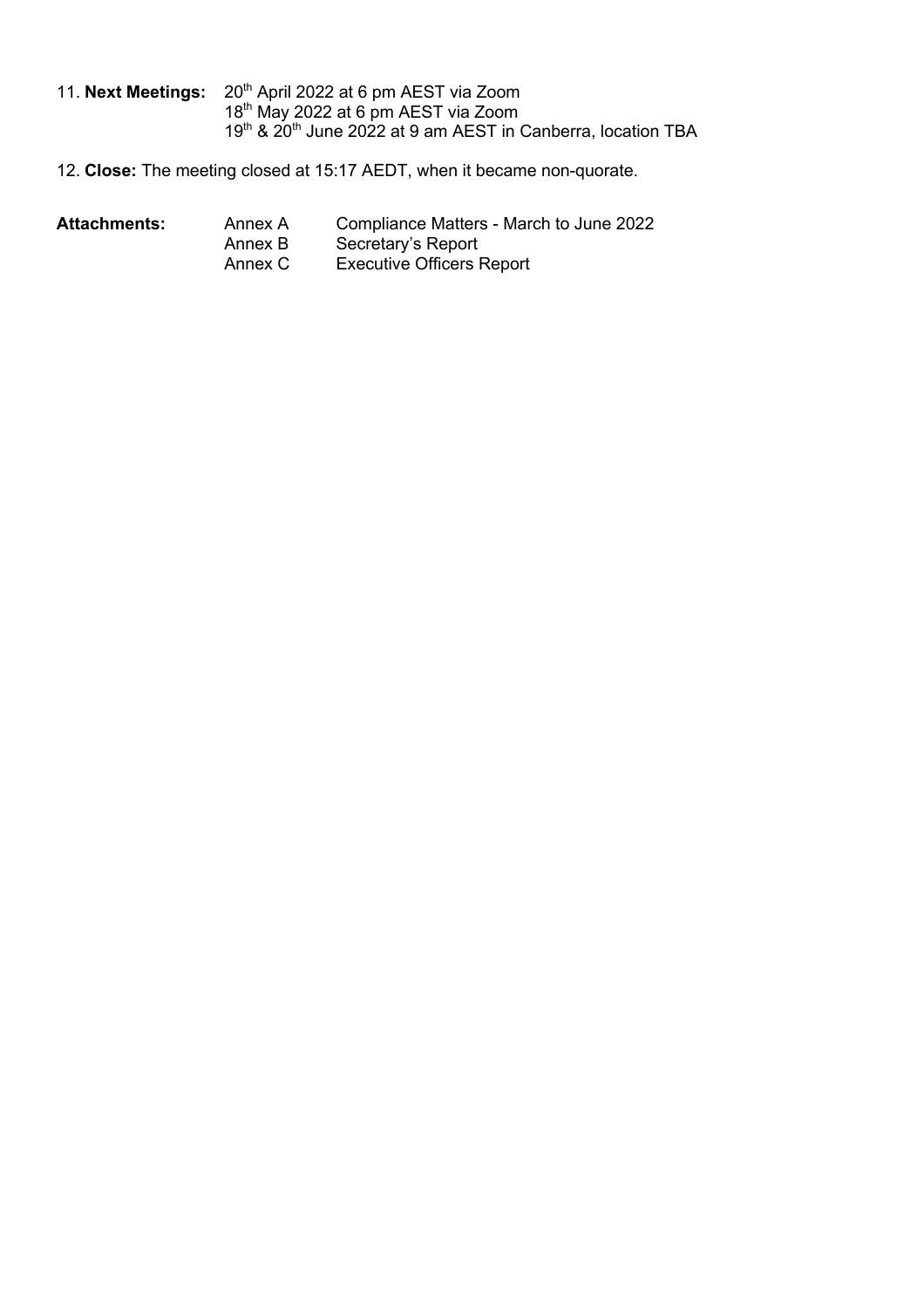

# **Compliance Matters**

| <b>Date</b>                                                   | <b>Subject</b> | <b>Action</b>                                                 | <b>Reference</b>                  | Who          |
|---------------------------------------------------------------|----------------|---------------------------------------------------------------|-----------------------------------|--------------|
| <b>AGM</b><br>19/3/22                                         | Scholarships   | Announce scholarship<br>budget for following<br>calendar year | Scholarship Policy 11a            | Treasurer    |
|                                                               | Finance        | Submit accounts to<br>members                                 | Associations Incorporation<br>Act |              |
| After AGM                                                     | Incorporation  | <b>Update Board Member</b><br>list with Access Canberra       | Associations Incorporation<br>Act | EO           |
| <b>Board</b><br>meeting<br>following<br><b>AGM</b><br>19/3/22 | Management     | Appointment of<br>Appointed Offices &<br>Committee members    | Relevant ToRs & PDs               | <b>Board</b> |
|                                                               | Governance     | <b>Check Director ID</b>                                      | <b>ABR</b>                        | Secretary    |
| By end<br>Jun                                                 | Incorporation  | <b>Submit Annual Return</b>                                   | Associations Incorporation<br>Act | EO           |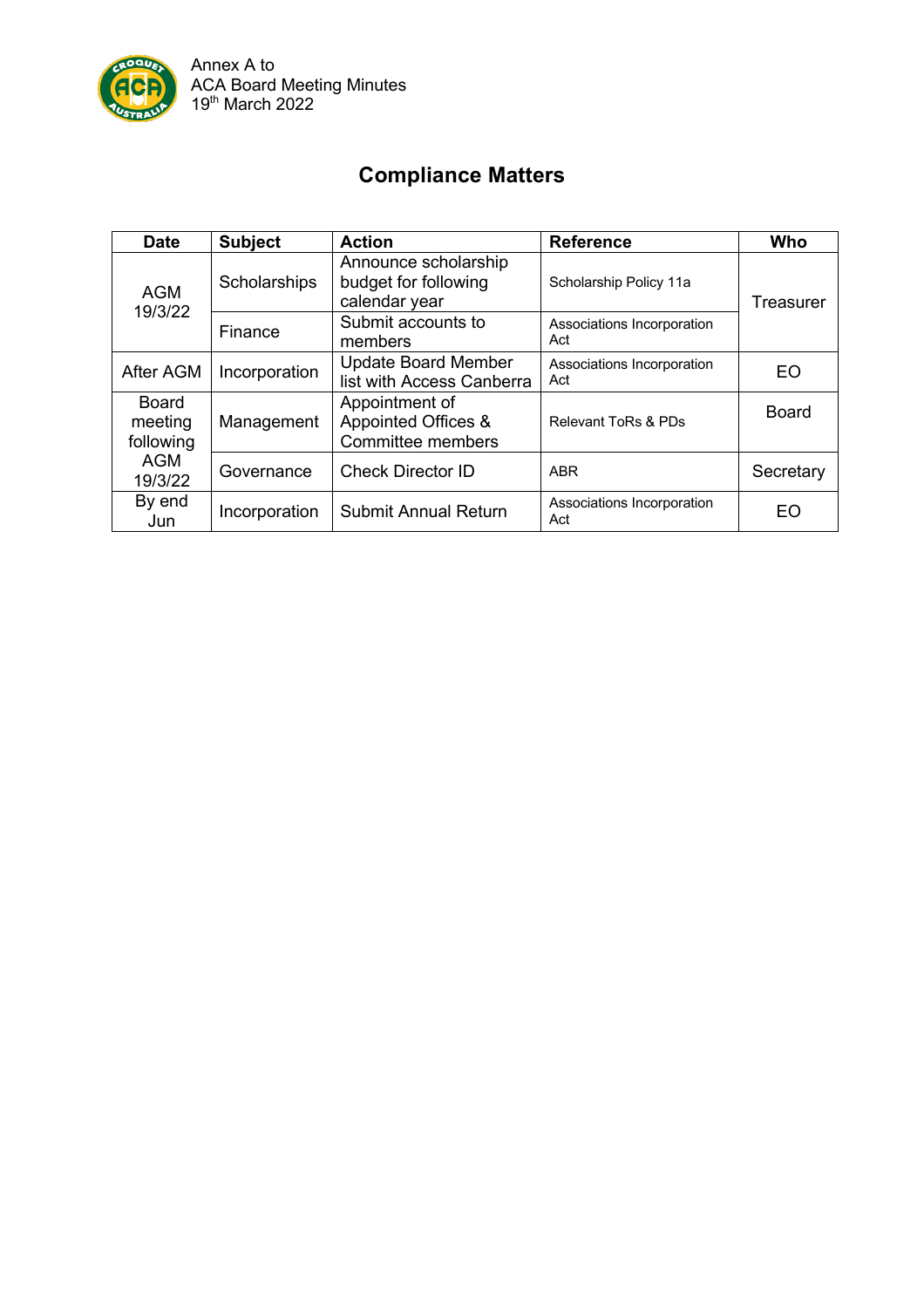

# **Secretary's Report**

### **Minutes**

The minutes of the Board meetings held  $10<sup>th</sup>$  February 2022 and  $16<sup>th</sup>$  February 2022 were uploaded to the website and distributed to the State Associations on 17<sup>th</sup> February 2022

### **Action Items from 10th February 2022 Meeting:**

• None allocated to the Secretary!!

## **Action Items from 16th February 2022 Meeting:**

- Item 6.2.1 Eire Cup Livestream: CNSW Secretary advised of Board decision (via email) 17 Feb.
- Item 7.3.1 Call for EoI for Finance Assistant: emailed to State Associations 17 Feb, requesting distribution to member clubs.
- Item 8.1.1 National Integrity Framework: Policies finalised, posted to website, SIA and Member Associations States of adoption and posting to website, 17 Feb.
- Item 8.1.2 Board Meeting Policy: posted to website 17 Feb
- Item 8.3 WCF: S-G advised of Board decisions, 17 Feb
- Item 9.1.1 National Membership Incentive Program: placed on 19 Mar Discussion Forum agenda and distributed to State Associations 19 Feb
- Item 9.2.1 U21 Committee: NCU21 advised of Board decision via phone, 17 Feb
- **Outstanding Items:**
	- $\circ$  Item 8.2.1 Revision of TRegs
	- o Item 8.3.2 Printing & Distribution of GC Rule Books  $6<sup>th</sup>$  Edition: ongoing

### **Other Matters**

- **2022 WCF GCWC:** The WCF S-G was advised of Australia's nominations for the 2020 WCF GCWC at 19:40 AEDT 3 Mar 22 (the deadline being midnight UCT 3 Mar 22))
- **Discipline of Members Policy:** This policy is required under the Constitution for matters that do not fall under the existing *Member Protection Policy* or matters covered by the *Complaints, Disputes and Disciplines Policy* which comes into effect of 31<sup>st</sup> March 2022. The policy was drafted and voted upon via an email vote and posted to the website.

Holene +

Jim Clement Secretary to the Board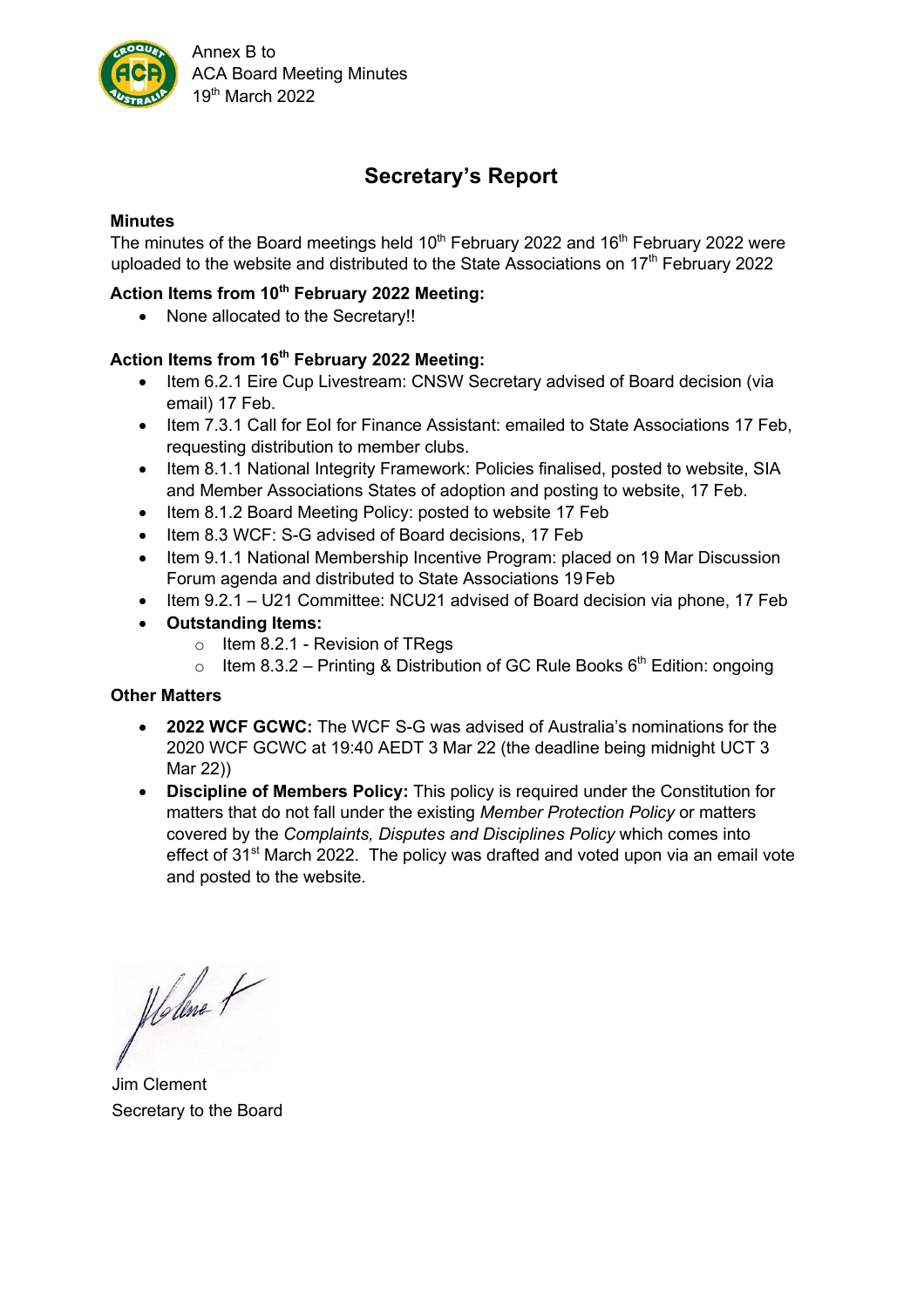

Annex C to ACA Board Meeting Minutes 19 th March 2022

# **Executive Officer's Report**

# **ACA email**

### **Vodien**

Currently ACA is using Vodien Internet Solutions as its email provider. Recently we have been experiencing a number of server issues which has hampered the organisations' ability to conduct business. The response time from the Vodien help desk was slow which didn't help. It may be worth looking at what other options there are in terms of providers. I will investigate options and present to the Board at the next meeting.

### **Events**

### **National Gateball Championships**

Entries have closed for the 2021 National Gateball Championships with 17 teams entered. We did experience issues with the online payment system and as a result we reverted to a manual entry system. I have since rectified the problem with our website host.

### **GC Open Singles**

Entries have opened for the Golf Croquet Open Singles. The event is scheduled for the 11-15<sup>th</sup> May at Cairnlea. So far there has been 15 entries received.

### **GC Open Doubles**

Entries have opened for the Golf Croquet Open Doubles. The event is scheduled for the 7-10<sup>th</sup> May at Cairnlea. So far there has been entry received from four pairs.

### **AGM**

### **2021 Annual Report**

The cut-off date for submitting ACA Annual Reports has been set at COB Friday, 11<sup>th</sup> February. I'm still waiting on a number of reports. A reminder has been sent out to State Secretaries, Appointed Officers and Committee Chairs.